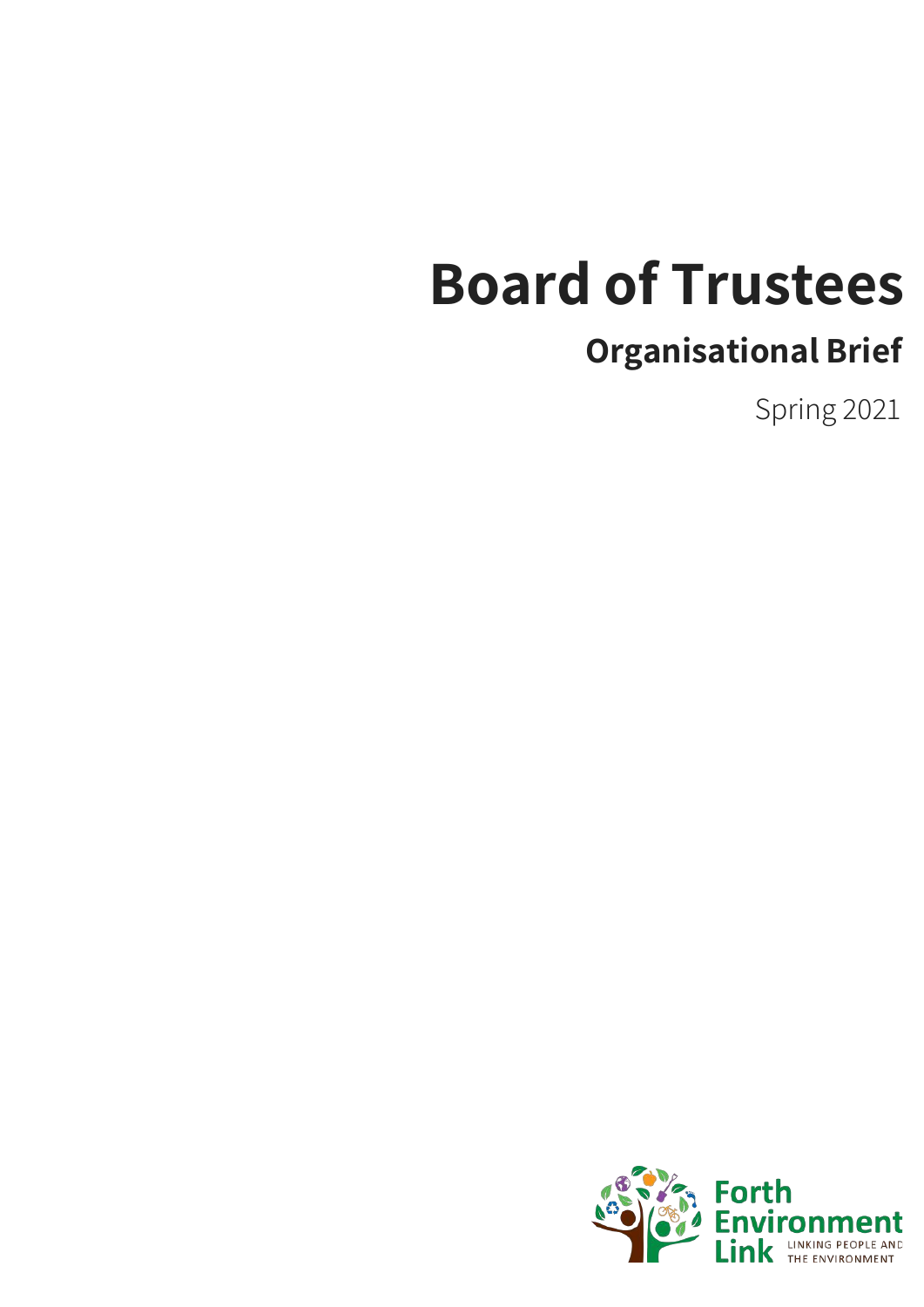# **Our Values**

Forth Environment Link (FEL) is a Scottish environmental charity leading the way on connecting people and place. FEL delivers practical community climate action by supporting more day to day journeys on foot or by bike; encouraging more local food to be grown and eaten in our communities; and helping increase the lifespan of our everyday items.

The following values underpin our activity as an organisation:

### **People First**

Investing in our team to ensure we can provide tailored support where it is needed most.

### **Enabling**

Delivering activity in a way that is practical, easy to understand and accessible to everyone.

Our strategic approach reflects our ambition as an organisation and recognises the role the third sector will perform in delivering national outcomes at a local and regional level.

FEL is partly funded by Scottish Government but is also required to generate additional revenue through grants and other fundraising activities.

### **Collaborative**

Ensuring we work in partnership to add value where we can.

### **Innovative**

Testing and developing new ideas and being a catalyst for change.

**Passionate**

In everything we do, we demonstrate a love for the environment and our place within it.

#### **Fair**

Working in a way that is inclusive and reflects the needs of the people and communities we work with.

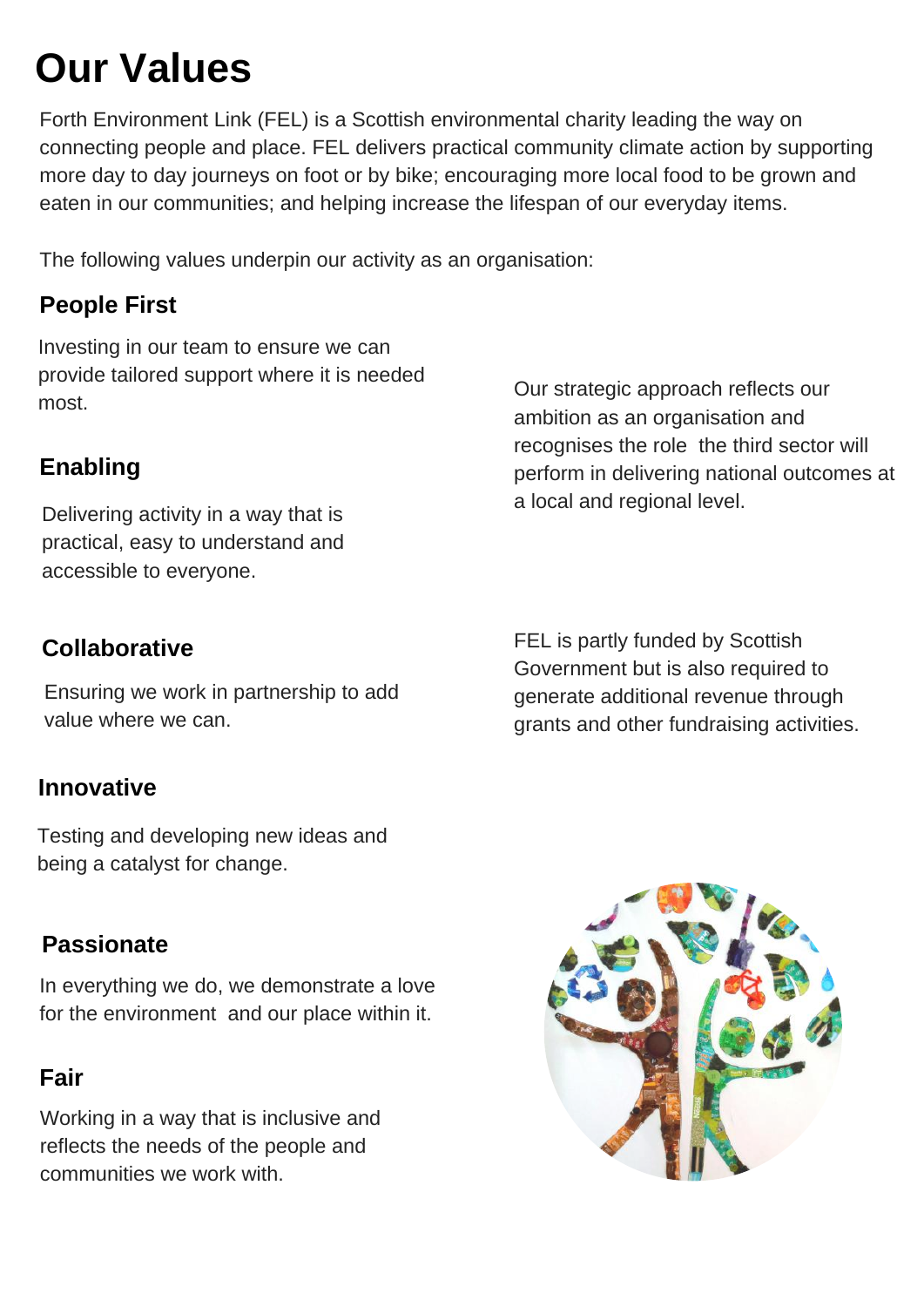### **Active Travel**

Increasing cycling and walking journeys is an important way to help improve our environment. However, we realise that, more often than not, people need a little helping hand to make it an everyday reality.

From route planning to bike maintenance, buddy commutes to Nordic Walking, FEL's Active Travel team is there to provide advice, support and encouragement. In 2020, we launched a new cycling roadside recovery service The Bike Medic to keep people cycling for longer.





### **Reuse and Repair**

Skills development is at the heart of our reuse and repair projects. Our wood reuse programmes support practical climate action in a way that builds confidence, skills and employability outcomes for young people.

### **Food and Growing**

Local food and the grow, cook and eat agenda is part of FEL's DNA. We work at a hyper local level supporting communities with access to local food and at strategic level, helping small food businesses to get their food to market using the digital food platform, Neighbourfood.

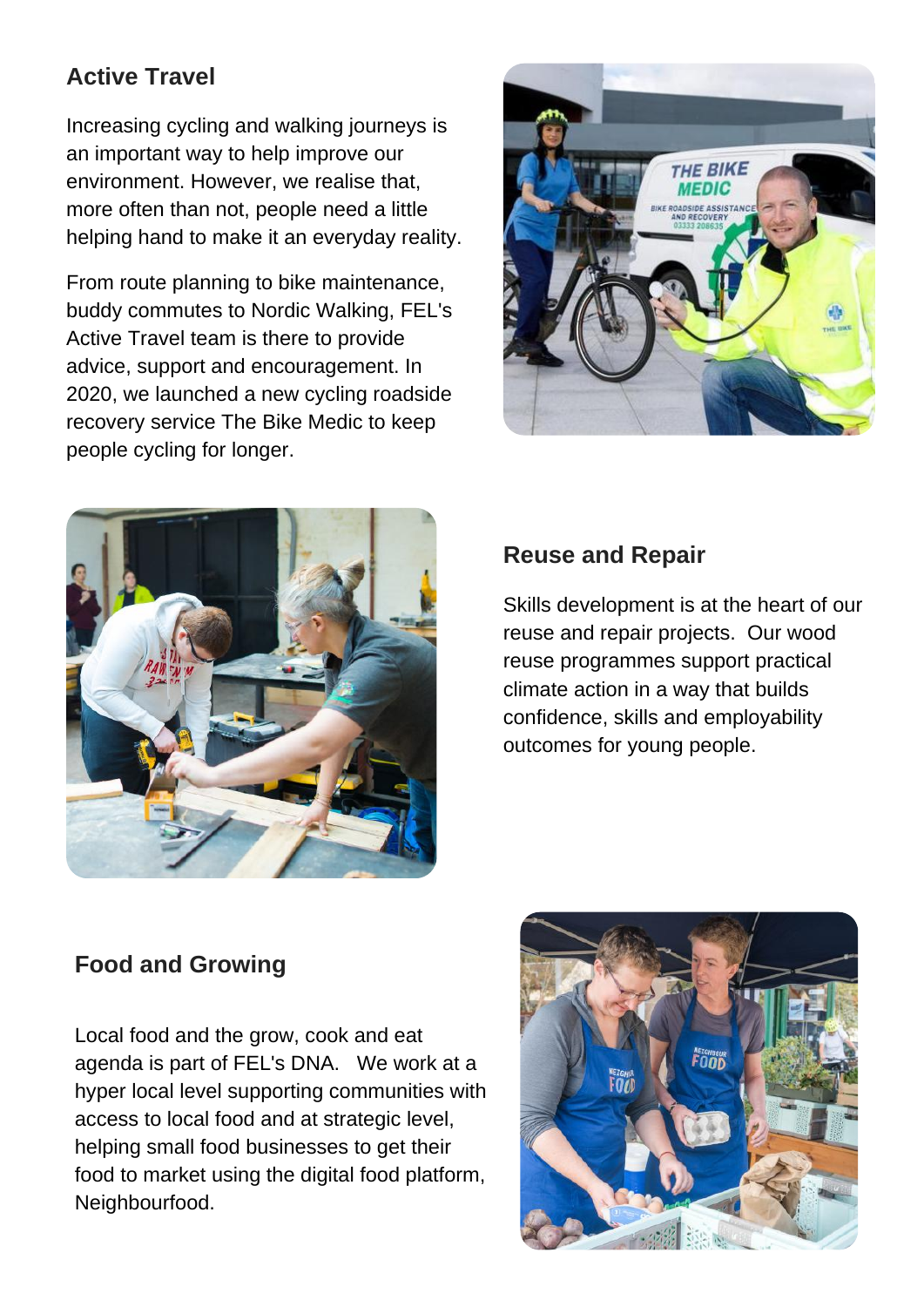# **The Opportunity**

Forth Environment Link is looking for new Trustees to join the organisation and help shape our future direction as we emerge from the last 12 months of working within a global pandemic.

We are looking for applicants who are passionate about the environment and climate action, possess good independent judgement, will appreciate the collective responsibilities of the Trustee Board and who think strategically. Our Trustees are appointed for a threeyear term and can be re-appointed for two further terms of up to three years each.

We wish to increase the diversity, knowledge, age and experience on our Board so hope to attract applications from a wide range of talented individuals. We would particularly welcome applications from groups currently underrepresented on our Board including people from BAME backgrounds, younger people and people who have engaged with our organisation and/or services.

Applications from people with a commitment to community climate action would be welcomed. We are keen to attract people with experience or knowledge in the following areas but these are desirable, not exclusive:

- Digital Leadership
- Training Development
- Youth Engagement
- Energy Systems
- Working with Marginalised Groups
- Diversification of income
- Health & Safety
- Marketing

The Board is currently made up of 8 members and meets every 2 months.

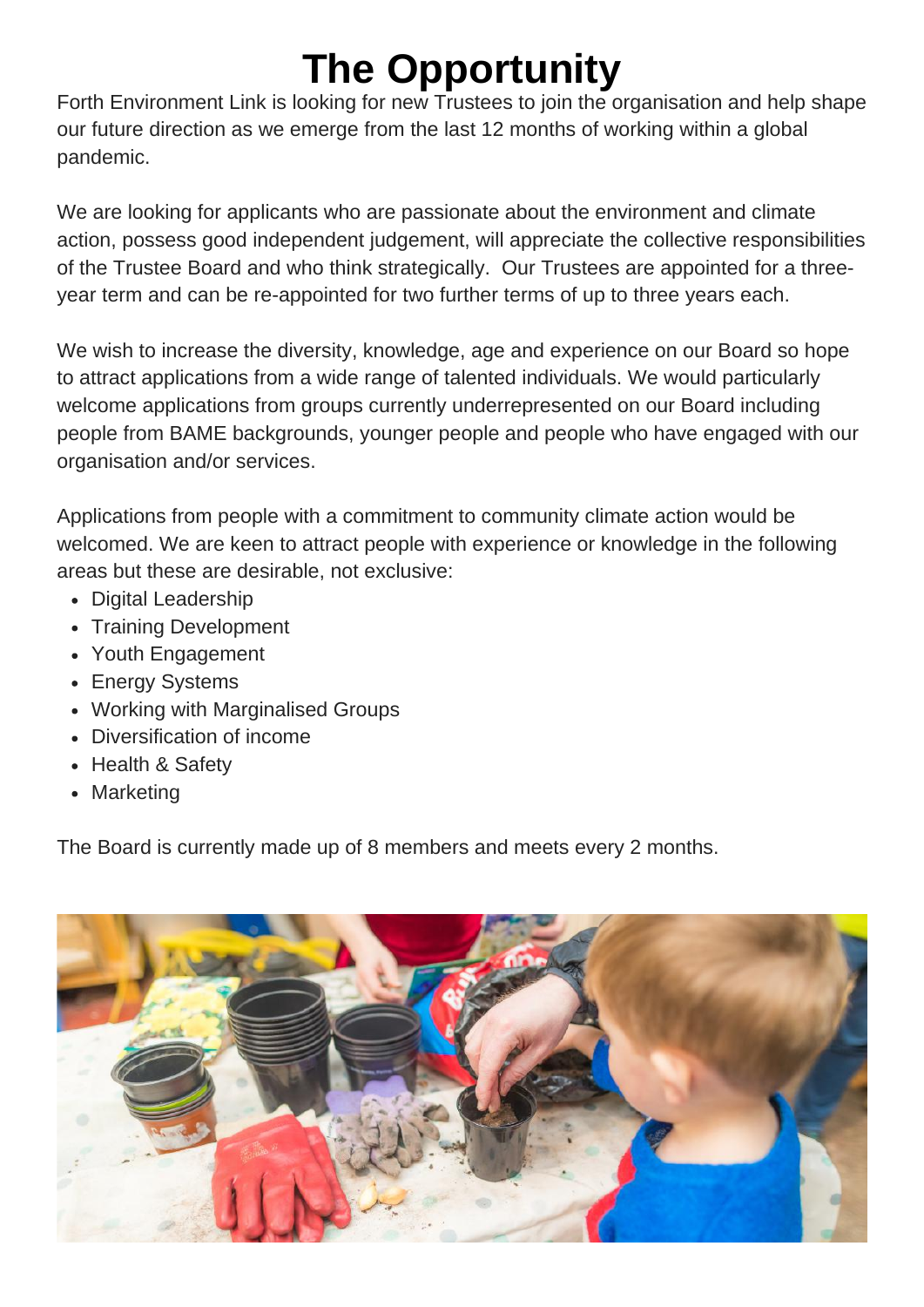# **The Opportunity**

#### **General Trustee Duties**

To enable the organisation to meet its aims, trustees will contribute towards:

- Setting and maintaining the vision, mission and values.
- Developing the strategic direction.
- Ensuring the organisation has the structure and resources it needs for delivery.
- Establishing policies and procedures to govern organisational activity, including guidance for the board, volunteers and staff.
- Establishing appropriate systems for reporting and monitoring.
- Managing risk and ensure compliance and accountability with the governing document, external regulators and the law.
- Ensuring the financial affairs of the organisation are well managed and reported on accurately.
- Representing the organisation to external stakeholders and partners.

#### **Other duties**

In addition to the statutory duties, each trustee should use any specific skills, knowledge or experience they have to help the board of trustees reach sound decisions. This involves:

- Scrutinising board papers
- Leading discussions
- Focusing on strategic priorities
- Providing guidance on new initiatives

#### **Equal Opportunities**

FEL is committed to creating a diverse and inclusive environment. We would welcome applications from all suitable candidates regardless of gender, race, disability, age, sexual orientation, gender reassignment, religion or belief, marital status, or pregnancy and maternity.

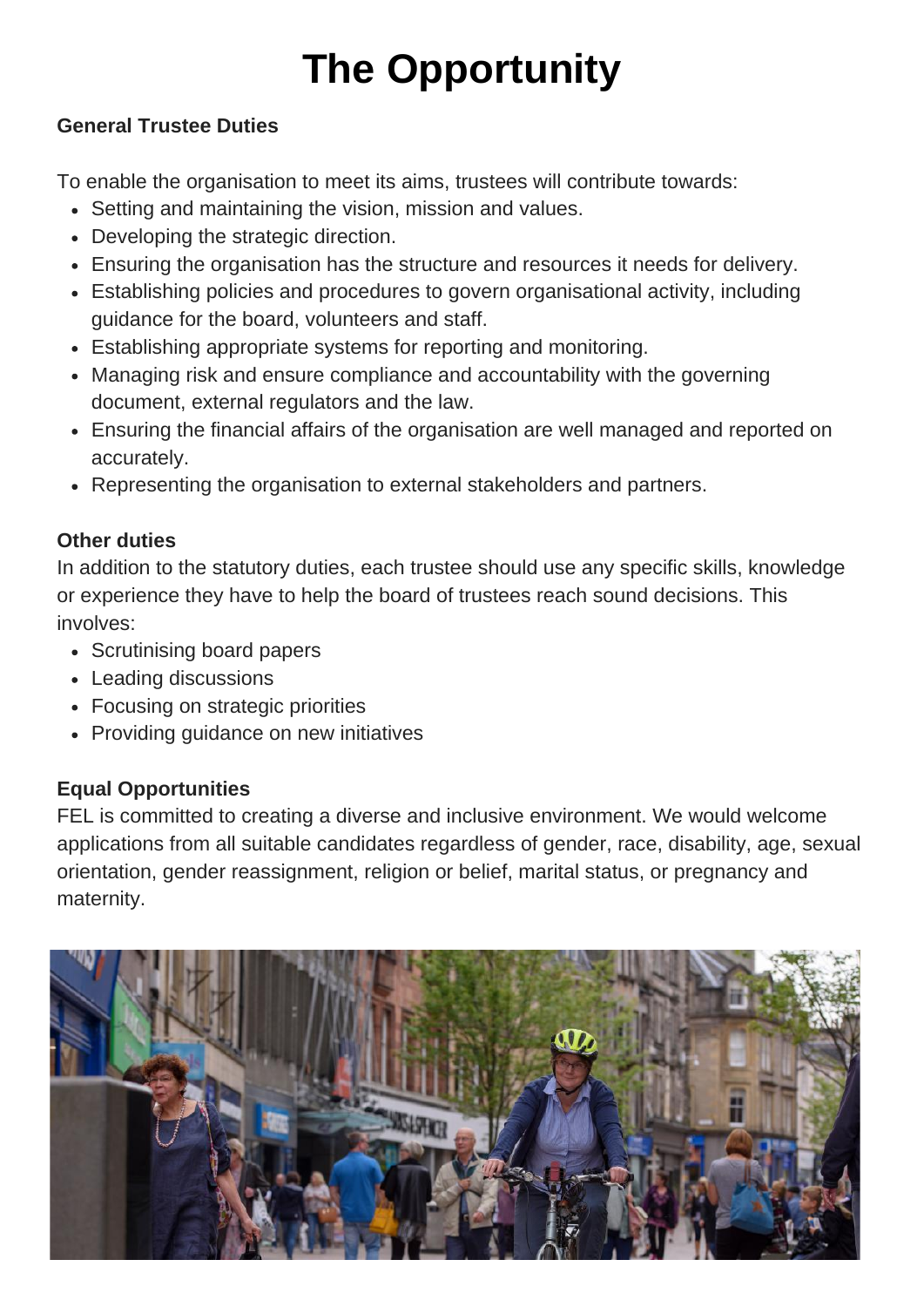# **The Opportunity - Treasurer**

FEL is looking for a Treasurer to support the financial aspect of the organisation as well as to expand the current knowledge-base and diversity of the existing Board.

#### **Key responsibilities:**

- to oversee all financial aspects of the charity, on behalf of the board of trustees, to ensure its short and long-term viability
- to assist the chair, other honorary officers and the chief executive in ensuring that the board of trustees fulfils its duties and responsibilities for the proper financial governance of the charity.

#### **Duties and tasks include:**

- to ensure that the charity operates within the financial guidelines set out in current legislation, by the charity commission, in the charity's constitution and by the board
- to ensure that the charity has adequate financial and internal audit controls and that these are monitored and reviewed regularly
- to identify and bring to the attention of the board, any financial risks facing the charity
- to ensure that the charity's financial resources are sufficient to meet the charity's current and future needs, and to advise the board on the board's reserves policy, and to ensure that this policy is reviewed and monitored regularly
- to scrutinize the proposed annual budget, and advise and guide the board accordingly
- to scrutinize and evaluate regularly the charity's cash flow position, and to inform the board of any concerns
- to meet the external auditor and the internal auditor once a year
- and formally present the accounts to the annual general meeting drawing to members' attention all relevant matters, and to respond to questions from the Board

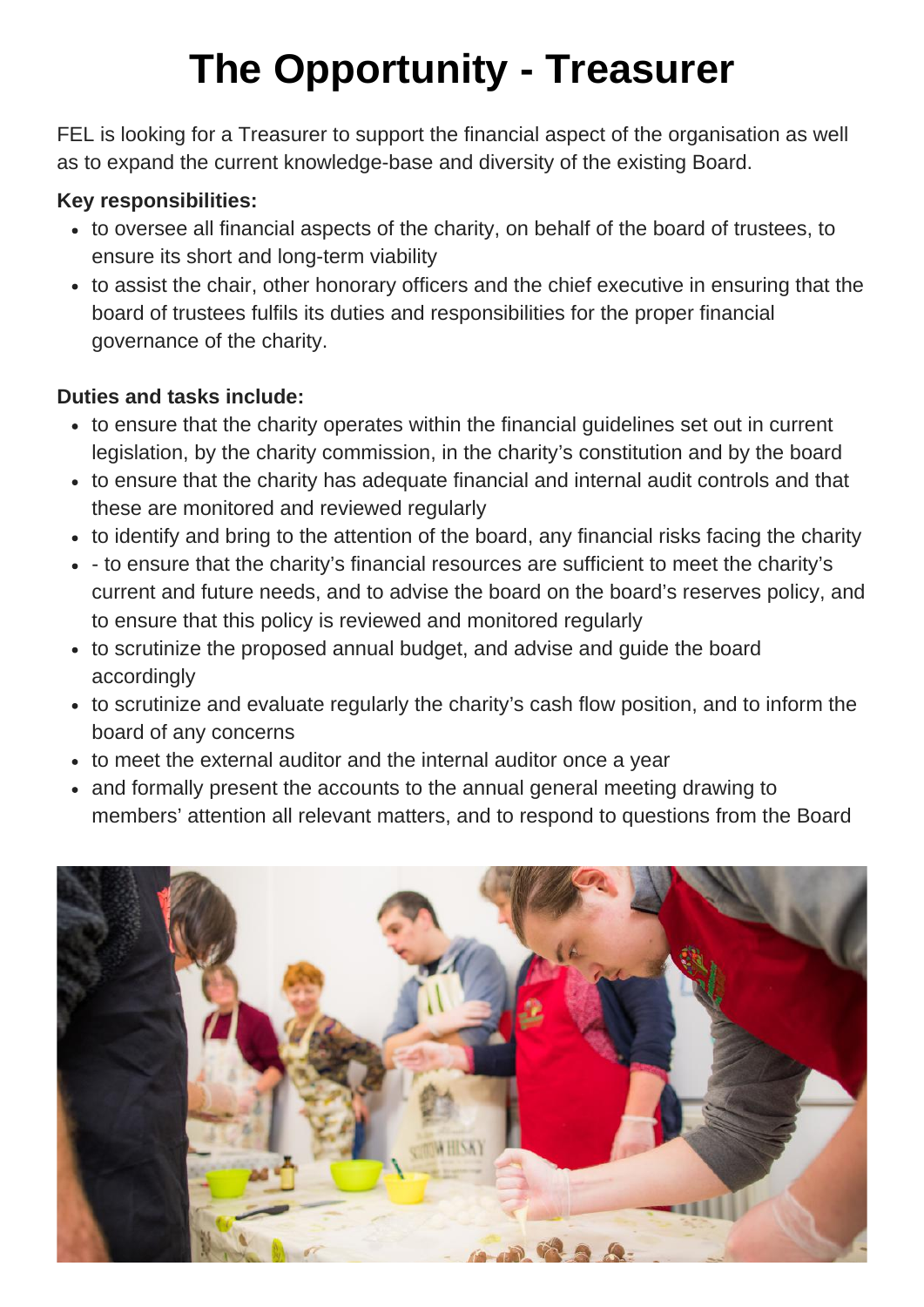# **Terms of Appointment**

All Trustees undertake their duties on a voluntary capacity. Forth Environment Link will reimburse any expenses incurred on behalf of the organisation where applicable, on request. Trustees are appointed for an initial period of 3 years, renewable for a further term of 3 years. Trustees should be prepared to give the equivalent of at least 10 days' work a year to the organisation on a voluntary basis.

Forth Environment Link would prefer to appoint Trustees who can control their own diary. While it is accepted that Trustees may occasionally have to give their apologies for absence, there is a shared commitment that this will be by exception. Trustees can only give their apologies for a maximum of 2 meetings.

The Trustees meet four to six times a year - currently all meetings are held using Zoom. Meetings would normally be held in FEL's Head Office in Stirling.

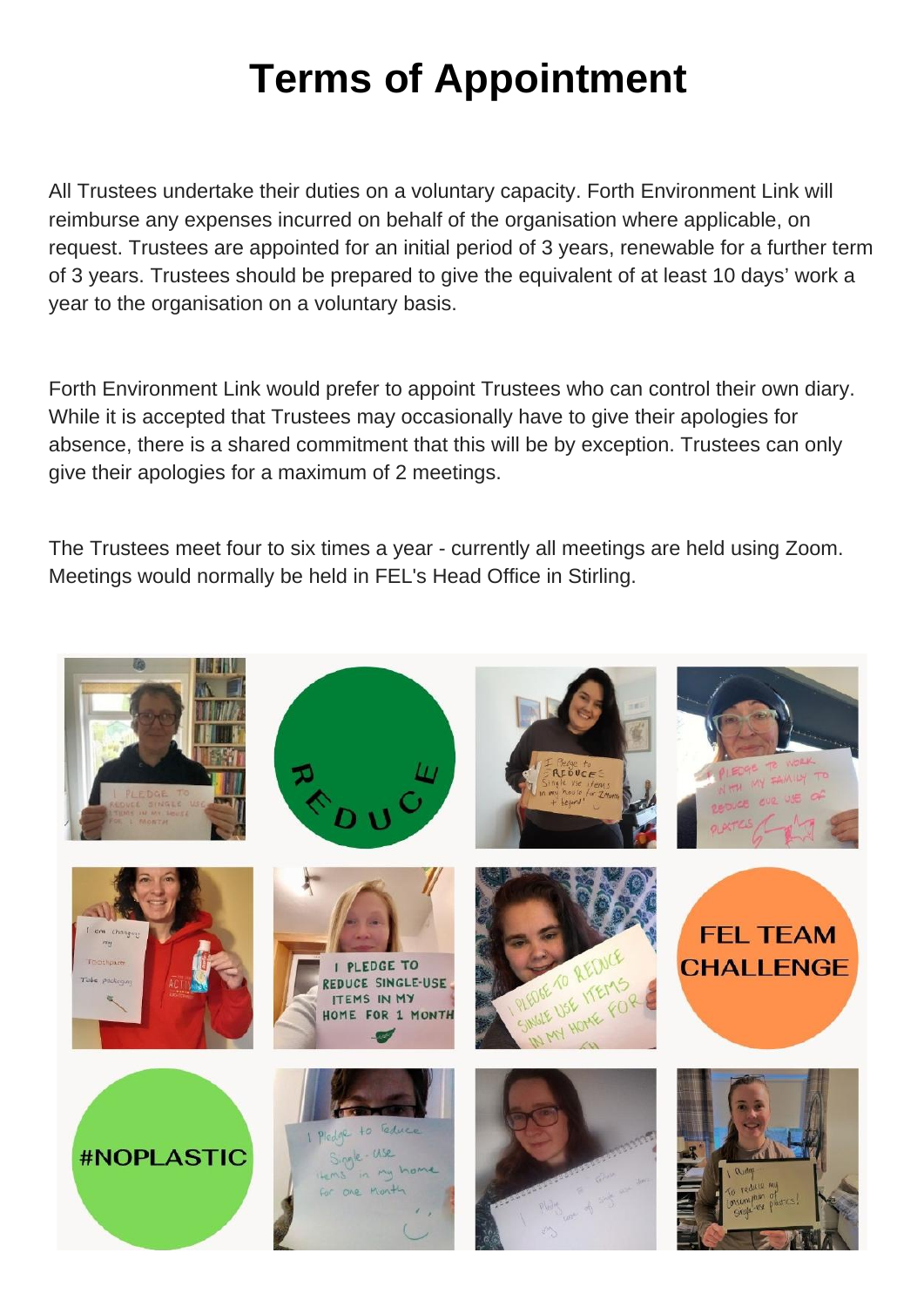# **General Attributes**

Trustees will be expected to have experience in some of the following areas:

- Knowledge and experience of policy areas including, active travel, local food and growing and waste prevention.
- Relevant experience that will assist in implementation of the emerging strategy
- Good understanding of the current political and policy environment in Scotland
- Strategic, financial and budget management, with knowledge of corporate or charity governance.
- Experience of impact measurement
- Procurement
- Human Resources



You will be expected to have an approach that demonstrates personal integrity and empathy for the philosophy of FEL and a belief in " giving back" to society. You will be an independent thinker with sound judgement. Well networked across Scotland with a good understanding of the role of the third sector.

It is expected that you will posses strong networking capabilities that can be utilised for the benefit of the FEL. You will be strategically and financially aware, with an ability to take a wider view than confined by your discipline or background.

Good interpersonal skills including the ability to listen and to communicate ideas, concepts and facts succinctly and empathetically are crucial. Political astuteness and sensitivity as well as having a commitment to share best practice and common values is important.

You will be a critical listener with an ability to ask probing questions. Your communication skills will demonstrate your integrity and awareness of standards in public life.

Trustees will be expected to have strong communication skills and the ability to influence and a track record of engagement in civic society. The post comes with an understanding that there will be a commitment to attend ad hoc and committee meetings, as required.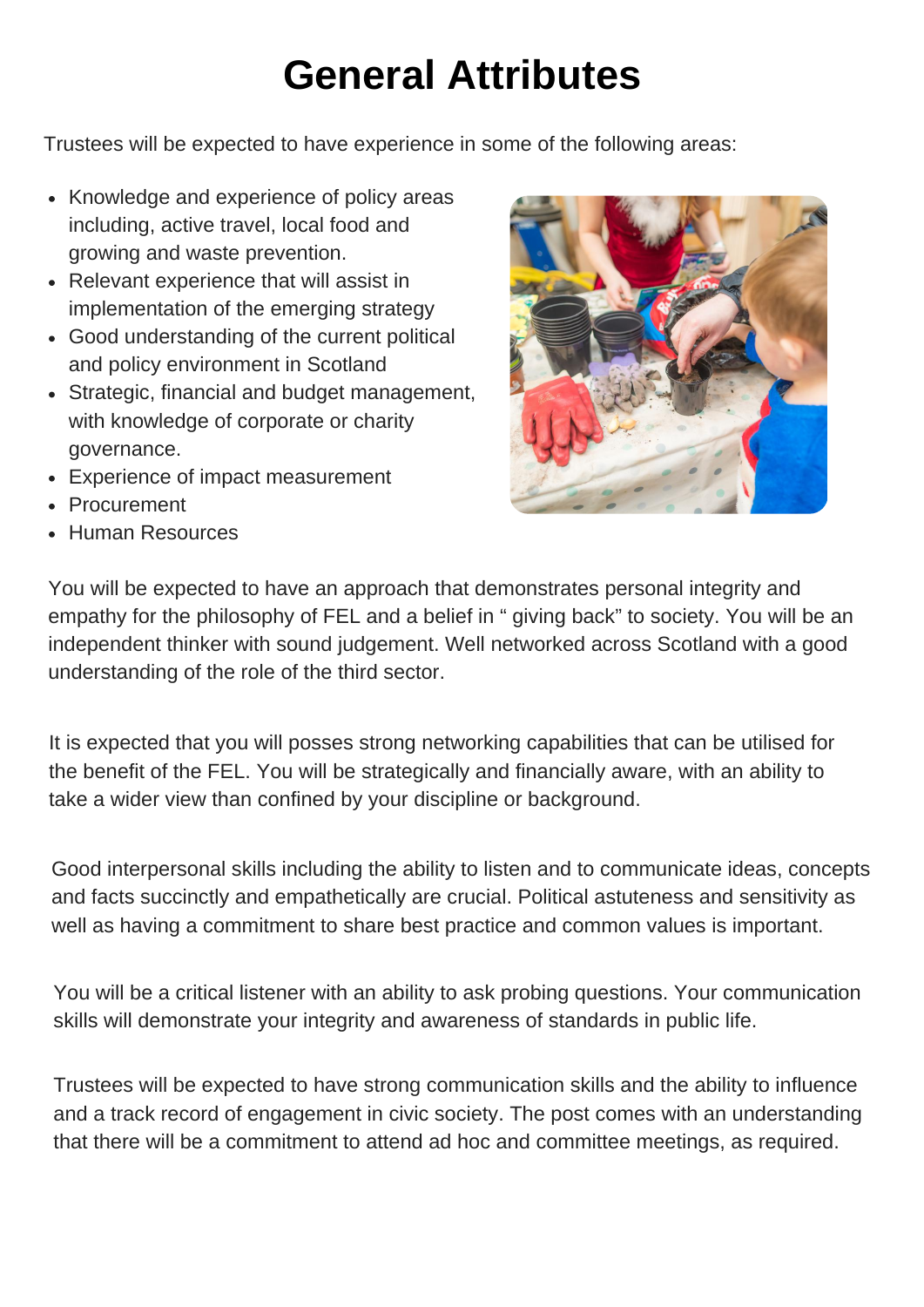# **Our Trustees**

It is a great privilege to have recently become the Chair of the Trustee Board. Since joining the Board in May 2019 I have been impressed and heartened by the commitment and creativity demonstrated by everyone in Forth Environment Link. This is a vibrant organisation thoroughly engaged with our communities and adept at building partnerships that promote practical climate action.

We would be delighted to welcome new people to the Board of Trustees and I can assure you that you will find it an exciting and dynamic organisation with which to be involved. I'll look forward to hearing from you.

Lynne McNaughton Chair, Forth Environment Link

#### *Our Current Trustees*

- **Lynne McNaughton**, *Board Chair*
- **Angela Mitchell,** *Board Vice Chair*
- *Rod Lawson, Treasurer*
- **Kate Sankey**
- **Sheila Winstone**
- **Alan Stewart**
- **Kate Robinson**
- **Nigel Scott**